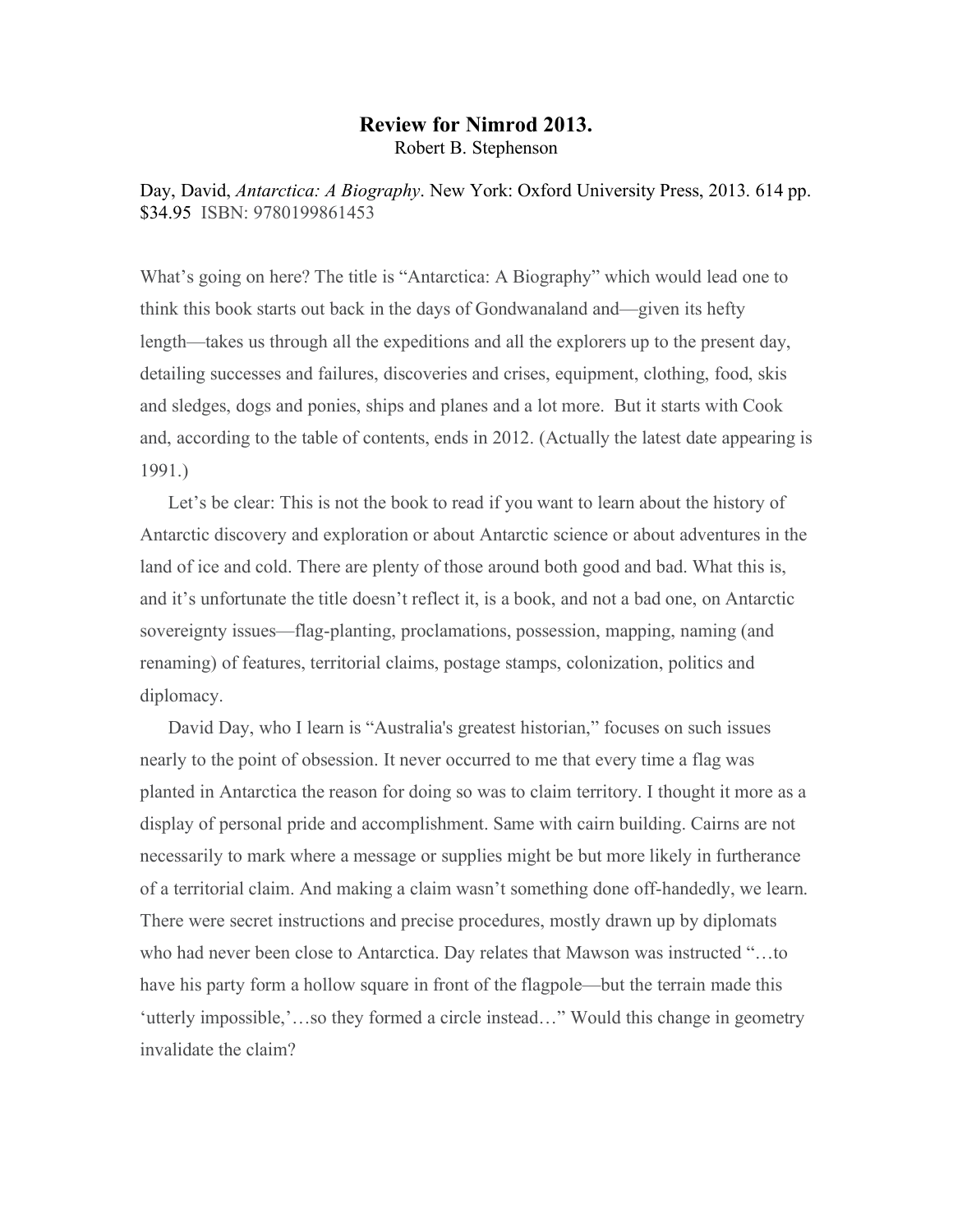I think the book is a worthwhile addition to any Antarctic bookshelf for the sole reason that no other book that I can recall has gone into much detail about the whole subject of sovereignty which after all *is* important and almost as fascinating as the derring-do deeds of the Heroic Age explorers.

One of Day's observations, and he includes quotes to back it up, is that the proliferation of Antarctic research stations during the IGY of 1957-58 was less associated with the pursuit of science than it was an effort to establish or maintain territorial claims. It's a point of view, certainly, but one that seems a bit cynical. Were all those scientists aware they might have just been pawns in the secret machinations of their respective governments? Day continues: "The rush of base-building was matched by a flood of philatelic issues, as nations continued to use stamps to assert their sovereignty. … Most Antarctic stamps were shameless examples of political propaganda…"

Day does a good job describing the key role that Norwegian whalers played in Antarctic exploration and the competition carried out between Australia and Norway in the area of mapping and naming features. Lars Christensen, who is not often written about, is given particular attention.

Some quirky things are described. I had no idea that Stenhouse, former captain of the *Discovery*, attempted in 1930 to put together a "…round-the-world-cruise aboard a trans-Atlantic liner, which would dip down to the 'Great White South' to allow its British and American passengers 'to join in a two day's dash in dog sleighs over the Antarctic continent' and stay in the abandoned huts of Scott, Shackleton and Amundsen." Wow!

Deception Island was the scene of much back-and-fourth involving Chile, Argentina and Britain. A flag would be painted on a building one year, then a year later painted over with another country's flag. In 1953, "...the Argentine navy reinforced its country's sovereignty by transporting ten tons of soil from Argentina, ostensibly for the garrison to grow vegetables. In fact, the soil was a symbolic gesture to show that Deception Island was an integral part of Argentina."

Britain undertook a study "…of all operational, technical and safety aspects of using the South Polar Regions as a Proving Ground for testing H-bombs." Thankfully, that idea progressed no further.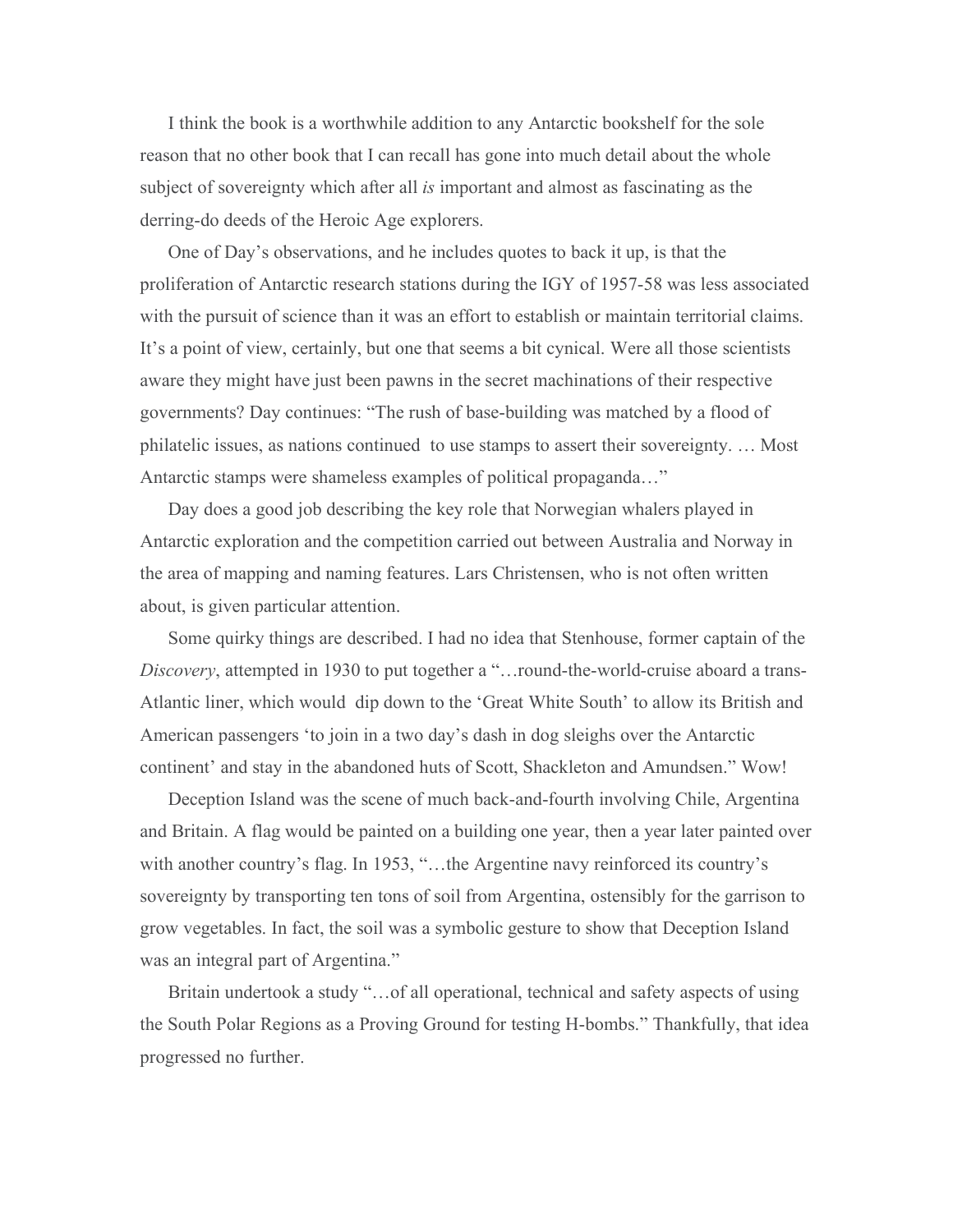In other words, there is a lot to learn from this book. It's just not a biography of Antarctica.

Many of the 30 black and white illustrations will be familiar to most knowledgeable readers—the Dance portrait of Captain Cook, Scott and his companions at the south pole; Mawson's "air tractor." But several are new to me and welcomed: some of Borchgrevink's men at Cape Adare around a flagpole with a Union Jack; a photo of Frank Hurley on skis operating a camera; a Russian Orthodox church erected in 2002 at a Russian base; and the very odd view of the bowling alley at McMurdo where stuffed penguins were used as pins! (Could this really be so?) The last of the illustrations is a 'Map of Territorial Claims' with its familiar sectors. It would be a lot more useful if it were larger and in color.

One error that caught my eye appears on page 307: "…and four cows that had been lent to the expedition by a New Zealand farmer." Day's source for this is Lisle Rose's biography of Byrd—*Explorer*—but Rose say's nothing about a New Zealand farmer. There were actually three cows (one was pregnant and a calf was born on the expedition) and they were provided by American dairy farmers. I know this because the American Guernsey Cattle Club was at the time located in Peterborough, New Hampshire, the next town to mine. The Club's creative public relations officer made the arrangements.

Another error that jumped out is on page 474 where Day writes "Law tried to get America's *Polar Record* to give greater coverage to Australian activities." The Polar Record was and continues to be the journal of the Scott Polar Research Institute, not American at all.

But these are minor. Whether there are larger errors to be found, who knows? There are 63 pages of Notes and the author has a slew of academic connections so I'm willing to assume that the presentation is largely accurate. Some controversy has arisen, however, in the author's depiction of some explorers, among them Scott, Mawson, John King Davis and others. And the author has been described by one reviewer as

## "…squarely in the Roland Huntford camp in his opinion of Scott."

If you have a choice, go for the UK edition. Its cover is far more appropriate than the Ponting photograph used for the American edition. It shows Mawson and his men